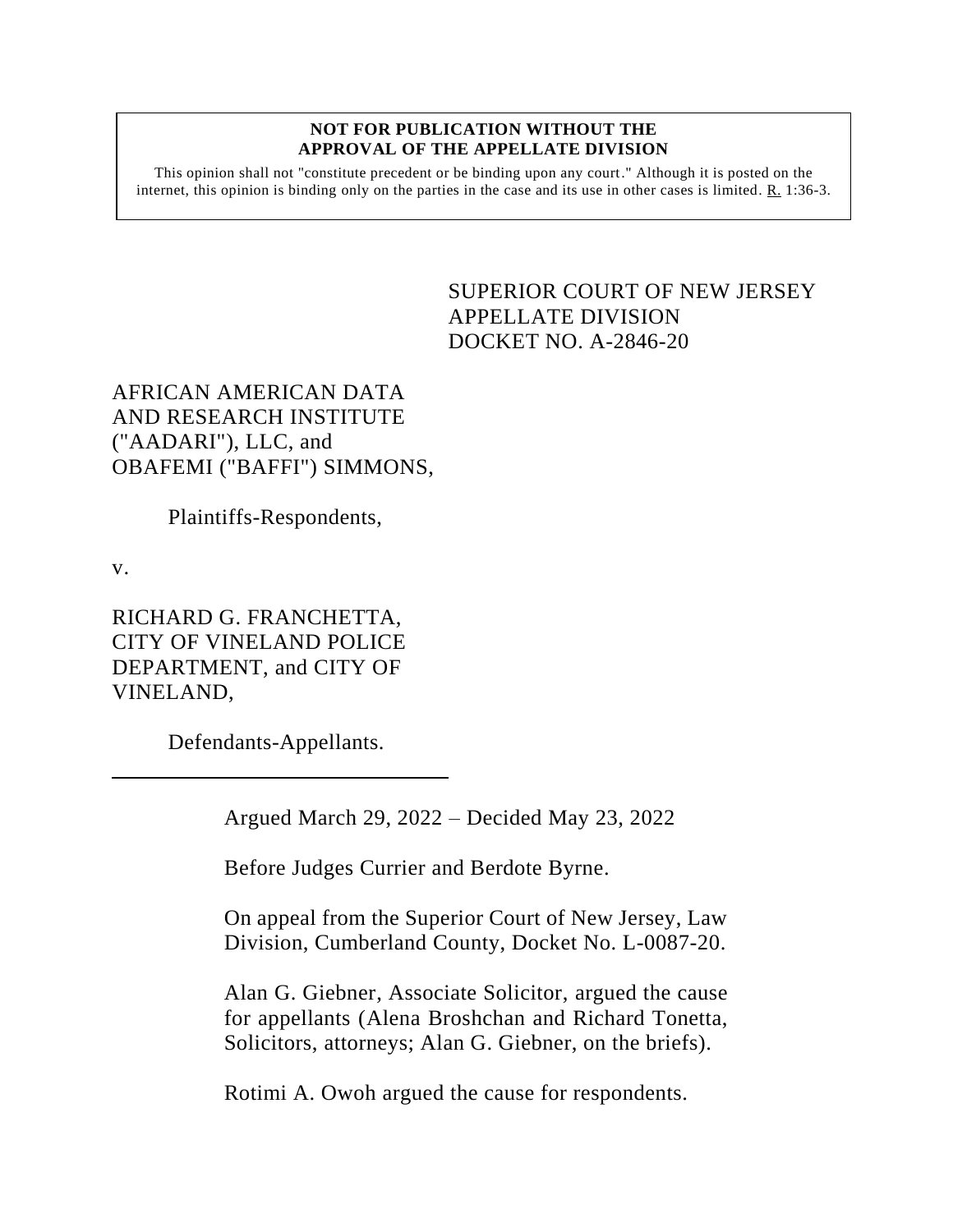## PER CURIAM

Defendants appeal from the trial court's decision granting plaintiffs' request for certain records under the New Jersey Open Public Records Act<sup>1</sup> (OPRA), and the common law right of access, as well as the subsequent award for counsel fees. After the court's decision, our Supreme Court issued two OPRA opinions that govern these appeals. Therefore, although we affirm the trial court's order for disclosure of certain documents, we do so for different reasons. In addition, we vacate a portion of the order and remand for the required balancing analysis under the common law right of access. We affirm the award of counsel fees.

Plaintiffs requested defendants produce certain records under OPRA and the common law right of access. Requests three and nine are the subject of this appeal:

> 3. Copies of the requests for documents or records that were sent to Chief Rudy Beu by the civilian authorities at Vineland. It is our understanding that Chief Beu refused to comply with part of the request. Please specify the items that Chief Beu complied with

<sup>&</sup>lt;sup>1</sup> N.J.S.A.  $47:1$ A-1 to -13.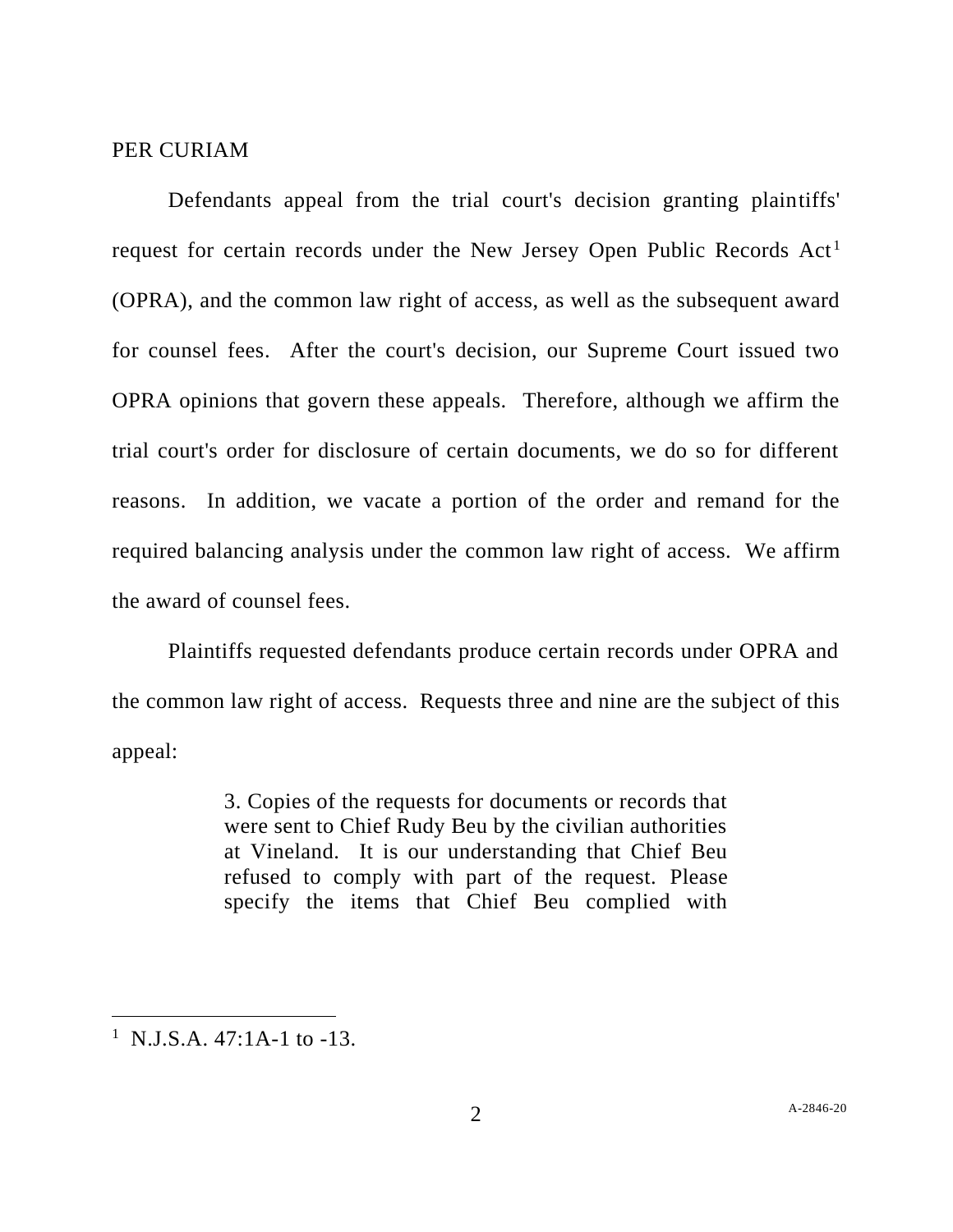(released) and the items that Chief B[eu] refused to release. [2]

. . . .

9. Names, date of hire, date of separation and reason for separation and salary of individuals who either resigned or were terminated in the last [seven] years from your Vineland Police Department.

In responding to request three, defendants stated because it "references an ongoing investigation[,] . . . [it] is not releasable as per N.J.S.A. 47:1A-1.1(4)." Defendants responded to request nine by providing a spreadsheet containing officers' names, hiring dates, termination dates, reasons for the termination, and the officers' base salaries. In addition, defendants stated they would provide a more thorough response within ten days.

Plaintiffs responded to defendants' email, stating "You did not provide records showing the reason(s) for separation and demotion(s) regarding item [nine] . . . . Your data showed the employment actions but does not show the reason(s) for the employment actions.<sup>[3]</sup> Please respond soon so we can resolve

<sup>&</sup>lt;sup>2</sup> Chief Beu was the subject of an ongoing investigation by the Vineland Police Department.

<sup>&</sup>lt;sup>3</sup> On the spreadsheet, defendants listed "other" as the reason for termination for a majority of the officers.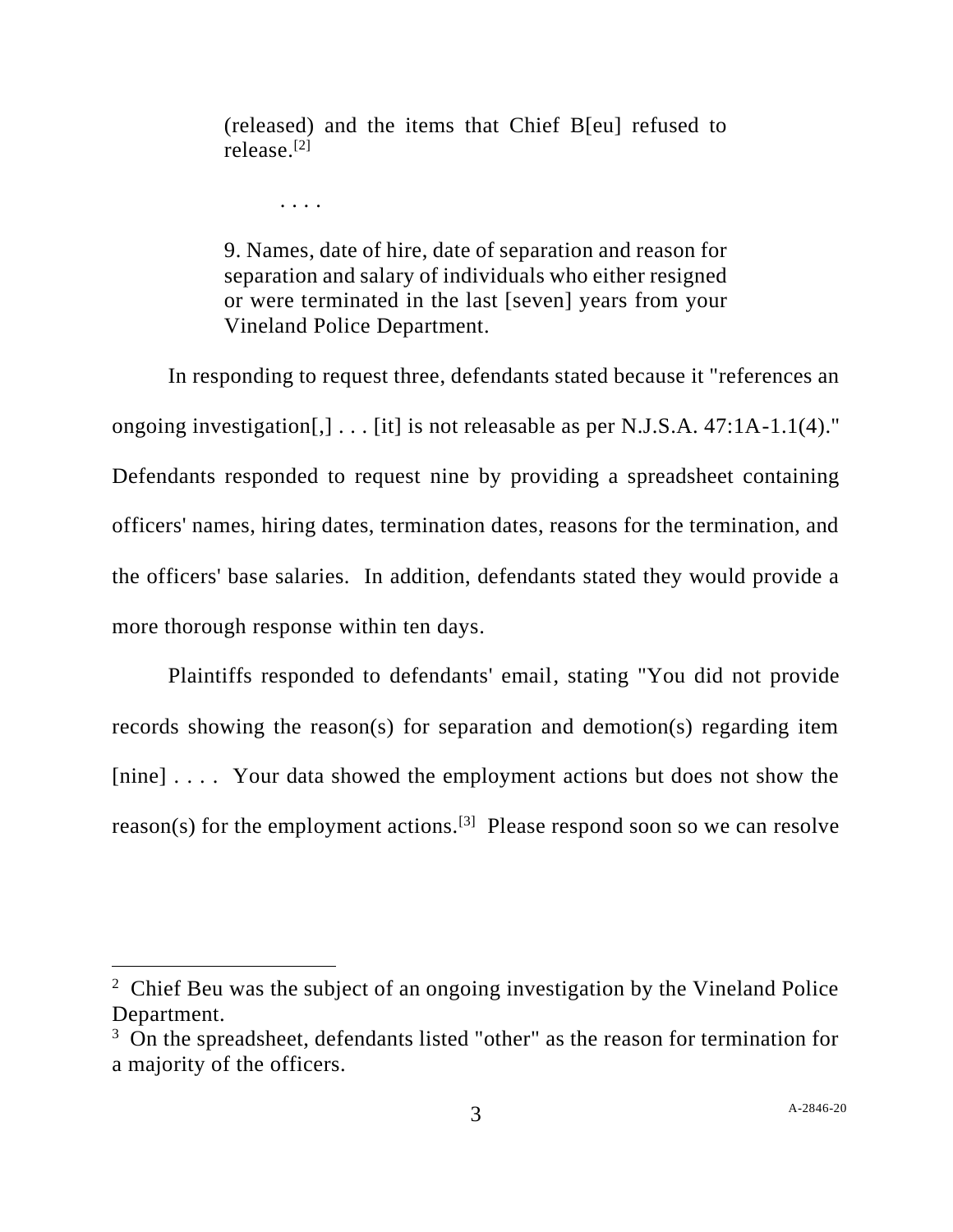the issues amicably." Defendants did not provide any additional documents outlining the reasons for the employment actions.

Thereafter, plaintiffs filed an order to show cause and verified complaint seeking production of the requested items, reasonable counsel fees and costs, and other equitable relief. After hearing oral argument, the trial court found in an oral decision that plaintiffs were entitled to the documents under request three pursuant to the OPRA exception delineated in N.J.S.A. 47:1A-3. Under the statute, if requested records pertained to an ongoing investigation by a public agency, "the right of access provided [in the statute] . . . may be denied if the inspection, copying, or examination of such record or records shall be inimical to the public interest." N.J.S.A. 47:1A-3.

The trial court found defendants did not make the requisite showing that the provision of records under request three would be inimical to the public interest. Therefore, the records were subject to disclosure under OPRA after appropriate redactions.

In addressing request nine, the court found that in seeking the specific reason behind an officer's separation from employment, plaintiffs were asking for information in an employee's personnel record. And personnel records were exempted from disclosure under OPRA.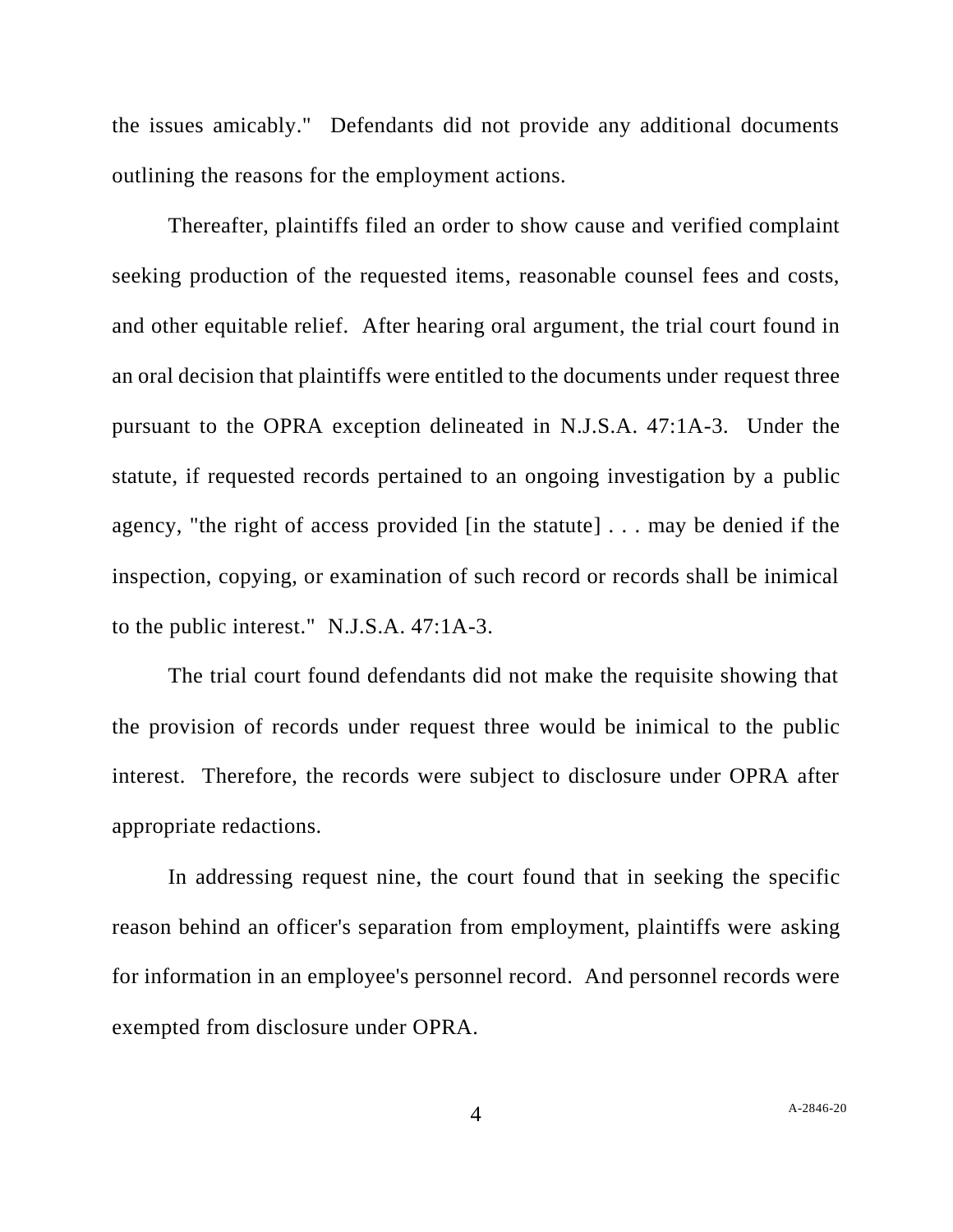However, the trial court found the common law right of access permitted the disclosure of the records sought in request nine, stating that the State's interest in preventing the disclosure was outweighed by the citizen's right to access the information.

The trial court also found that because plaintiffs were entitled under OPRA to the disclosure of records under request three, they were a prevailing party entitled to reasonable attorney's fees under N.J.S.A. 47:1A-6. They were not entitled to fees for the disclosure of the request nine documents because those records were ordered to be disclosed under the common law right of access.

Thereafter, the trial court considered plaintiffs' certification of services and the applicable principles of law and awarded plaintiffs \$2995 in counsel fees and costs. The court noted plaintiffs had challenged three items denied by defendants in the verified complaint.<sup>4</sup> And plaintiffs only prevailed under OPRA on one of the requests. Therefore, plaintiffs were only entitled "to roughly one-third of the amount" of the requested fees. The court addressed each entry in the certification of services, reducing much of the billed time.

<sup>4</sup> Plaintiffs did not appeal from the court's denial of the third requested item.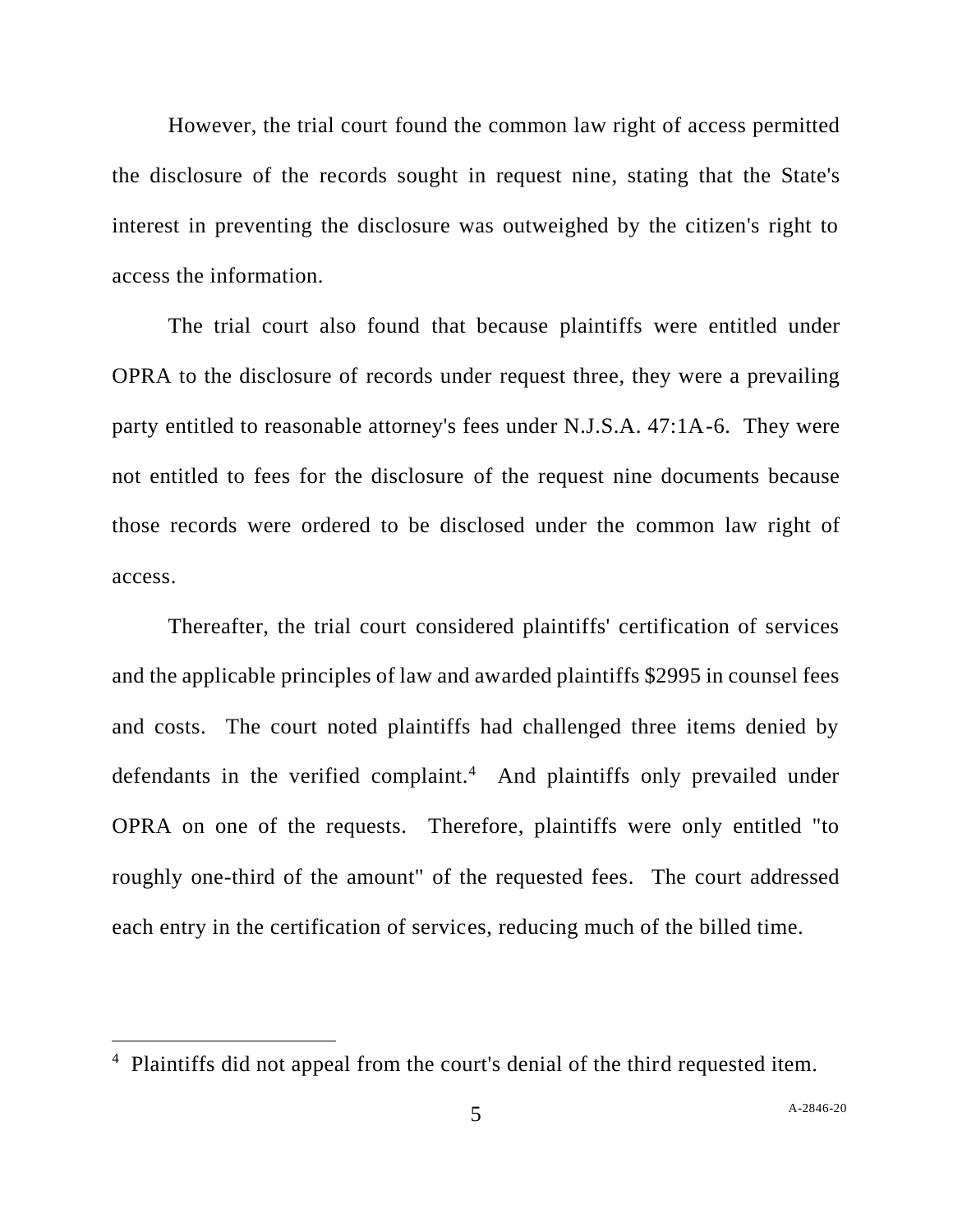On appeal, defendants contend the court erred in ordering the disclosure of records under OPRA regarding request three and in compelling the disclosure of records responsive to request nine under the common law right of access, and in its award of counsel fees.

Our review of the statutory interpretation of OPRA is de novo. Simmons v. Mercado, 247 N.J. 24, 38 (2021) (citing In re N.J. Firemen's Ass'n Obligation, 230 N.J. 258, 273-74 (2017)).

As stated, during the pendency of this appeal, the Supreme Court issued two decisions that essentially resolve the issues presented here. We begin with request three.

In Rivera v. Union Cnty. Prosecutor's Off., 250 N.J. 124 (2022), the Court held that N.J.S.A. 47:1A-9(b) exempted the disclosure of the requested internal affairs report. Id. at 143. However, the Rivera Court found that "OPRA does not limit the right of access to government records under the common law." Ibid. (citing N. Jersey Media Grp., Inc. v. Twp. of Lyndhurst, 229 N.J. 541, 578 (2017)). Under the common law right of access, the definition of a "public record" is broader than under OPRA. Ibid. (citing Mason v. City of Hoboken, 196 N.J. 51, 67 (2008)). Therefore, the Court held that the internal affairs report qualified as a record under the common law right of access. Id. at 149.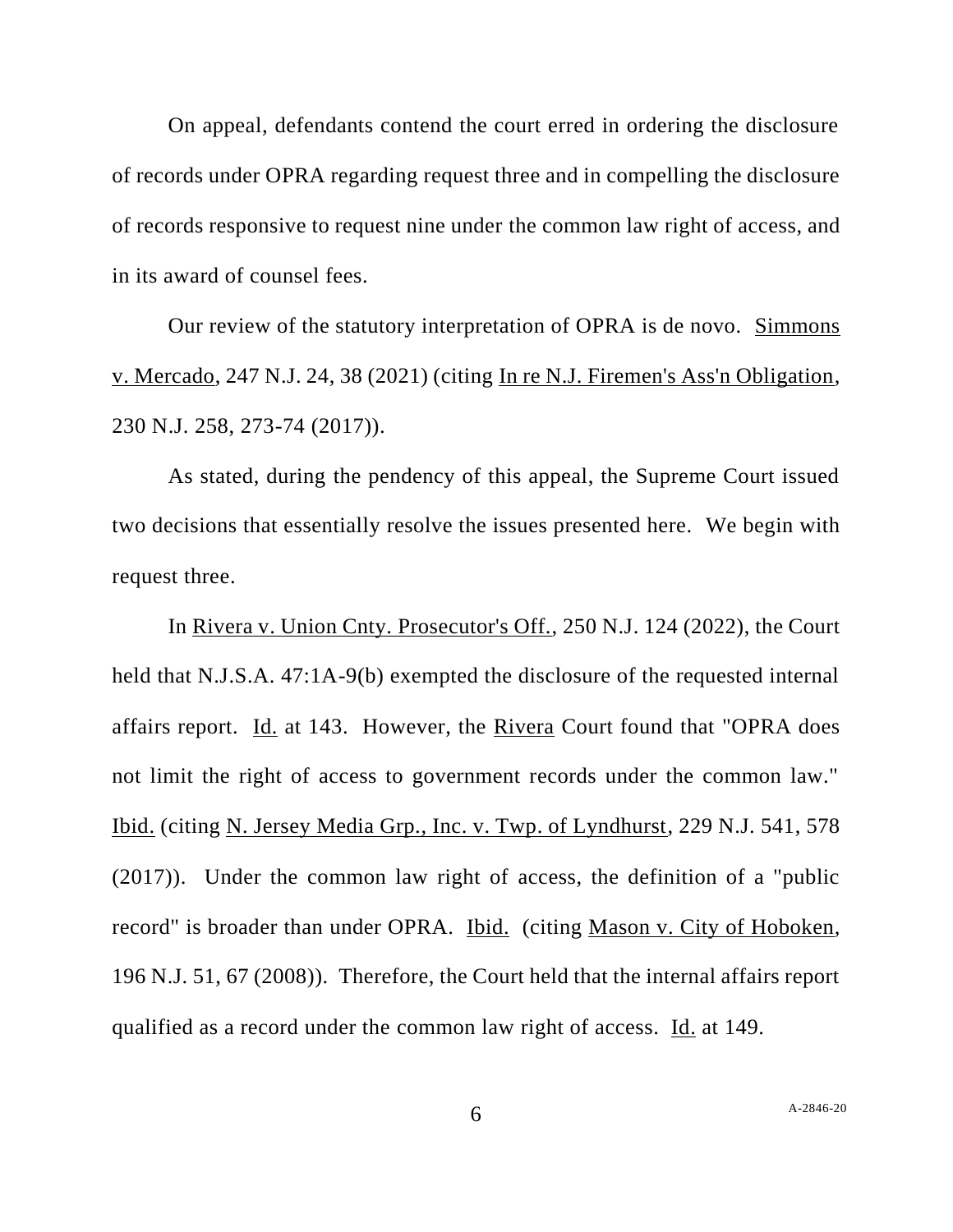Here, defendants denied plaintiffs' request for internal affairs reports regarding an ongoing investigation of Chief Beu. The trial court found OPRA required the records' disclosure. The Rivera holding mandates we reverse the trial court's ruling.

However, the reports are subject to disclosure under the common law right of access, as internal affairs reports are public records. Rivera, 250 N.J. at 149. But, prior to a court ordering disclosure, the requestor must demonstrate they have an interest in the subject matter of the material and that the requestor's right to access outweighs the State's interest in preventing disclosure. Id. at 144.

Because the trial court found OPRA required the disclosure of request three records, it did not conduct a common law right of access analysis or balance the parties' interests as required under Rivera. Therefore, we remand for the trial court to conduct this analysis and to redact any sensitive information.

A second recent Supreme Court opinion controls the issue raised regarding the disclosure of records under request nine. In Libertarians for Transparent Gov't v. Cumberland Cnty., 250 N.J. 46 (2022), the Court held that a settlement agreement involving an internal disciplinary action against a public employee, which included personnel records, was subject to disclosure under

7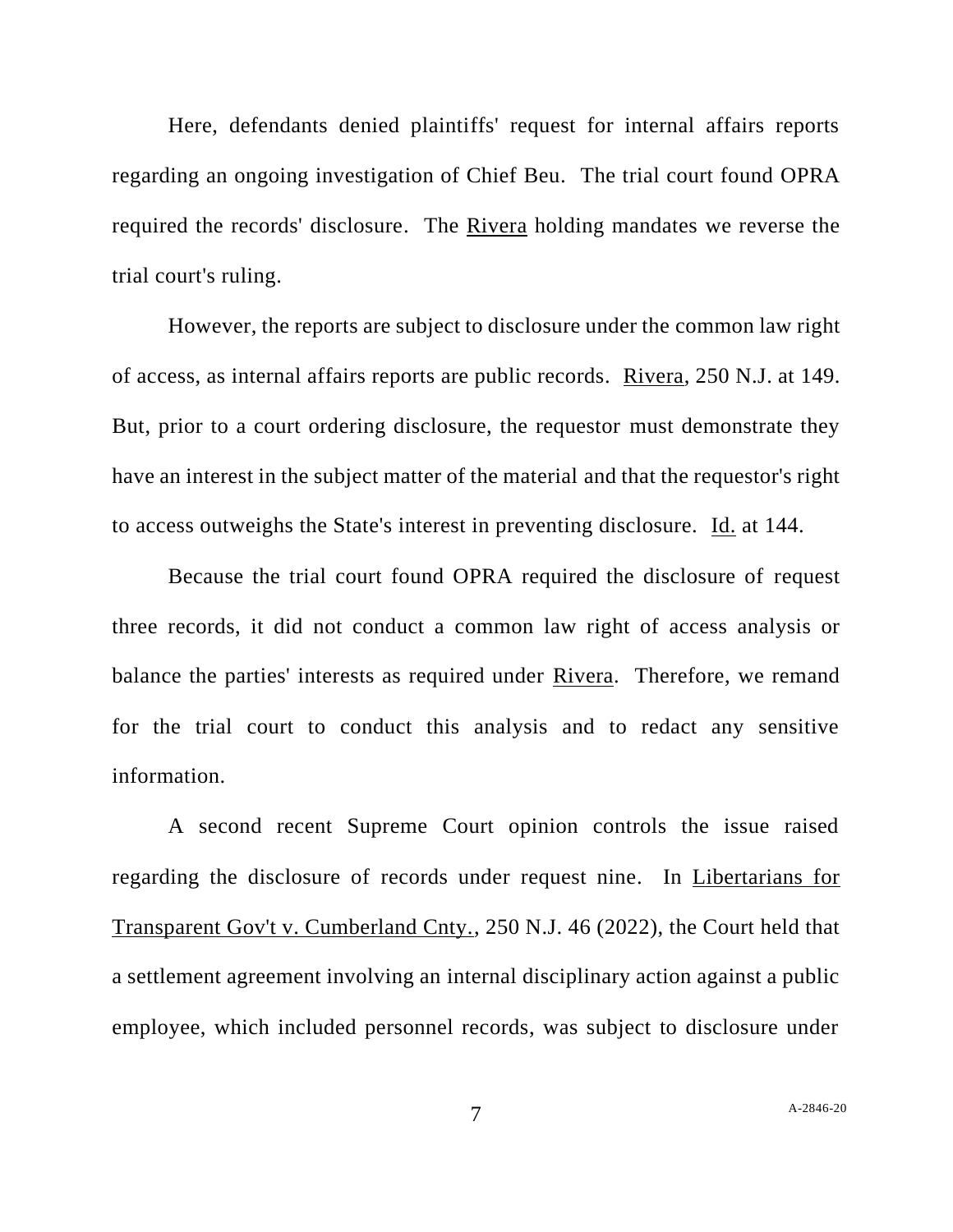OPRA because it was a "government record" and not precluded under any exemption. Id. at 57. The Court further held that the portion of the settlement agreement detailing the reasons why a government employee was separated from government service qualifies as a government record under N.J.S.A. 47:1A-10 and must be disclosed after it is properly redacted. Id. at 56-58.

Therefore, under Libertarians, plaintiffs are entitled under OPRA to review documents that contain information regarding the reason why an employee was separated from their employment at the police department. The documents must be properly redacted. Therefore, the trial court's order to produce those documents is affirmed, albeit for different reasons.

We turn then to a consideration of the counsel fees award. As stated, the court awarded fees to plaintiffs as a prevailing party under request three and not under request nine. In light of our determination today, plaintiffs are still a prevailing party under OPRA and entitled to attorney's fees—although that entitlement is now under request nine and not under request three.

The fact that plaintiffs are entitled to fees under a different OPRA request does not affect the court's fee award. The trial judge carefully considered the fee application, reviewing the certification of services and hourly rate. The court also acknowledged plaintiffs only prevailed on one of the three challenged

8